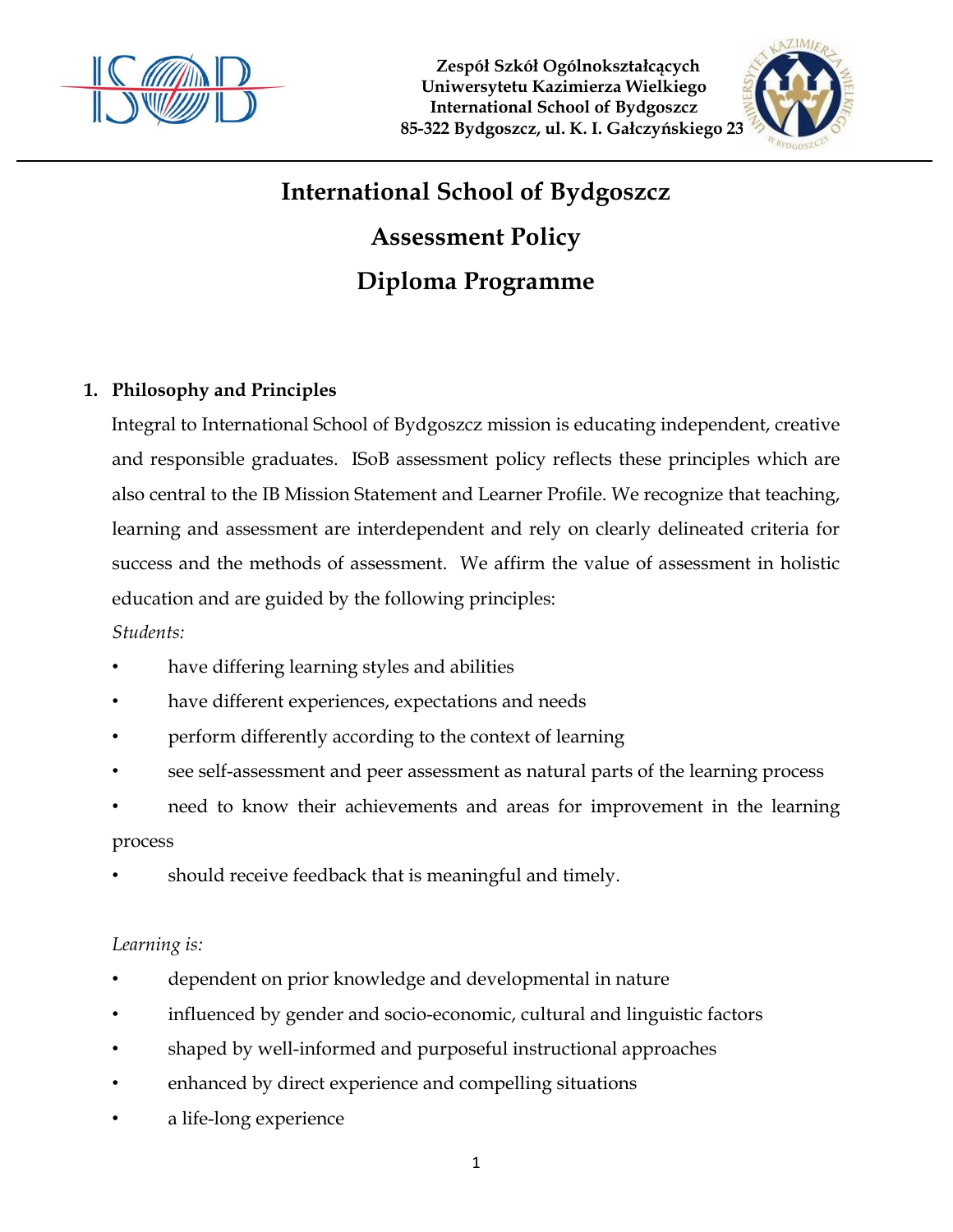



## *Assessment is:*

- designed by teachers to incorporate a variety of methods and to be relevant and motivating to students
- geared toward appraisal of a broad range of concepts, attitudes, knowledge and skills appropriate to an international and increasingly complex world
- criterion-referenced using guidelines established by the IBO and made clear to students by teachers before coursework begins
- reflective of the attributes and desired outcomes of the IB Learner Profile
- a valuable aspect of lifelong learning.

## **2. Assessment Practices**

At International School of Bydgoszcz we believe that the most important aim of Diploma Programme assessment is to support and encourage student learning.

## *What is assessment like?*

- It is integral with planning, teaching and learning
- It is fair, meaningful, and consistent opportunity for students to demonstrate their mastery of concepts and skills
- It is valid, reliable, and comprehensive
- It is clear to students and parents
- It reflects the taught curriculum
- It matches the learning objectives
- It meets DP criteria

## *Why do we assess?*

- To recognize differences in learning styles
- To diagnose learning difficulties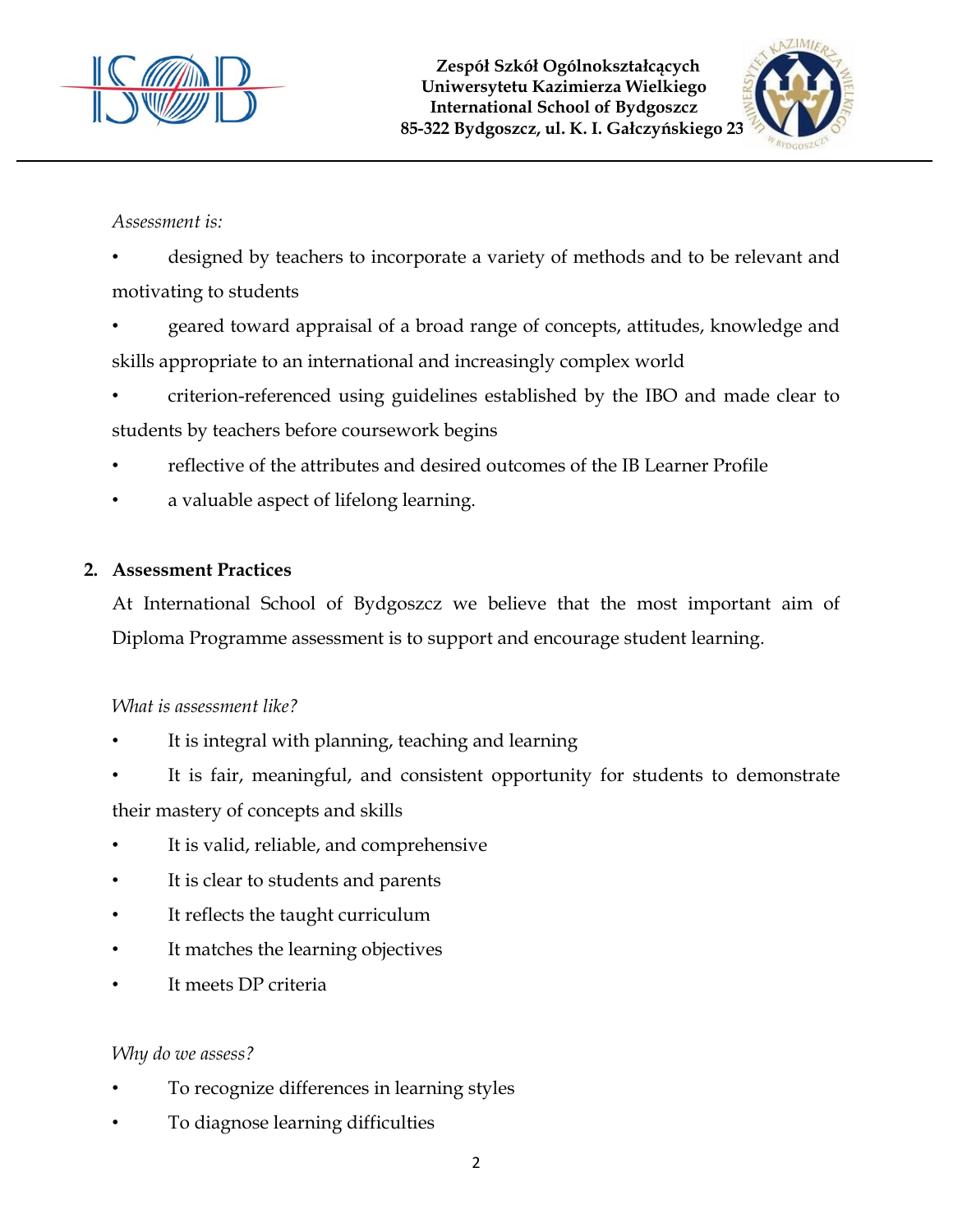



- To extend the student's learning
- To encourage self-reflection
- To reward effort and achievement
- To help evaluate accuracy of courses
- To generate sufficient data for providing accurate feedback

*What are the types of assessment?* 

• Summative – usually at the end of unit of work, end of topic, semester, year, also mock exams

• Formative – ongoing assessment which provides evidence of and for progression in learning and also diagnoses students' existing knowledge

• Self-assessment and peer-assessment – assessment which encourages students to take responsibility for their own learning and induces critical thinking skills

A wide range of formative and summative assessments includes: multiple-choice style quizzes and tests, short and extended responses, essays, research papers, projects, portfolios, class discussions, group and individual oral presentations, individual oral and written , works of art, commentaries, multimedia presentations, performances, problem solving teams, group critiques, historical investigations, experimental investigations, sketchbooks, investigation workbooks, studio work, fieldwork, response journals, and reflection logs. An accurate measure of the student's true achievement is continuously sought to inform teaching and learning.

Ongoing class discussions and individual consultations with teachers take place throughout each course. Peer and self-assessments help students to develop a range of effective strategies as they actively build their understanding of new concepts and learn how to judge the quality of coursework against well-defined criteria.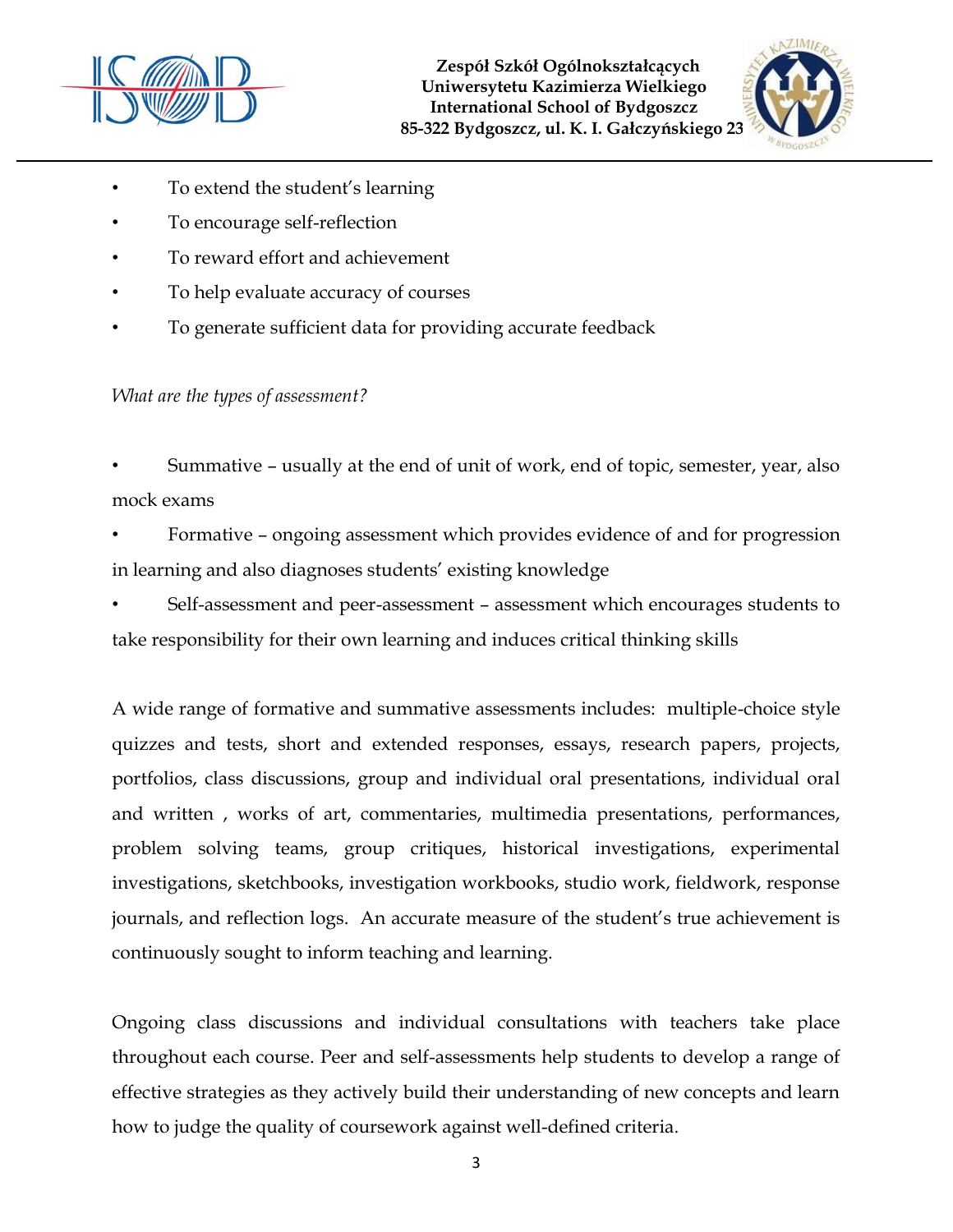



## **3. Differentiation**

Differentiation occurs when necessary for students to demonstrate their understanding. Multiple intelligences are applied to formative assessments to foster critical and creative thinking. Emphasis on higher-order cognitive skills supports inquiry-based, constructivist learning.

#### **4. Grading/marking**

The ISoB grading scale is used along with IB assessment rubrics as specified in each of the subject guides. Both are given to students at the beginning of each course and are applied to formative and summative tasks. Summative results are analysed and assist in shaping formative assessments.

Students complete a sufficient variety of assessment items in order to maximize their opportunity to demonstrate what they know and can do. The quality of assessment items completed is consistently measured against clearly established standards (IB assessment criteria).

Formative and summative tasks may range from 10 percent to 40 percent of the student's grade. Final evaluation is based on cumulative achievement; students are required to earn **at least a grade of 2 in order to continue in an IB course in Grade 11 and at least grade 3 to be able to sit IB final exams**.

Both formative and summative items must be completed in order for students to progress to the next academic level. Students who fail to comply to designated standards are required to submit the assessments within an established timeframe after conferring with teachers who notify parents or guardians, the DP coordinator, and class tutor. Failure to fulfil assessment requirements results in removal from the course and failing grade earned.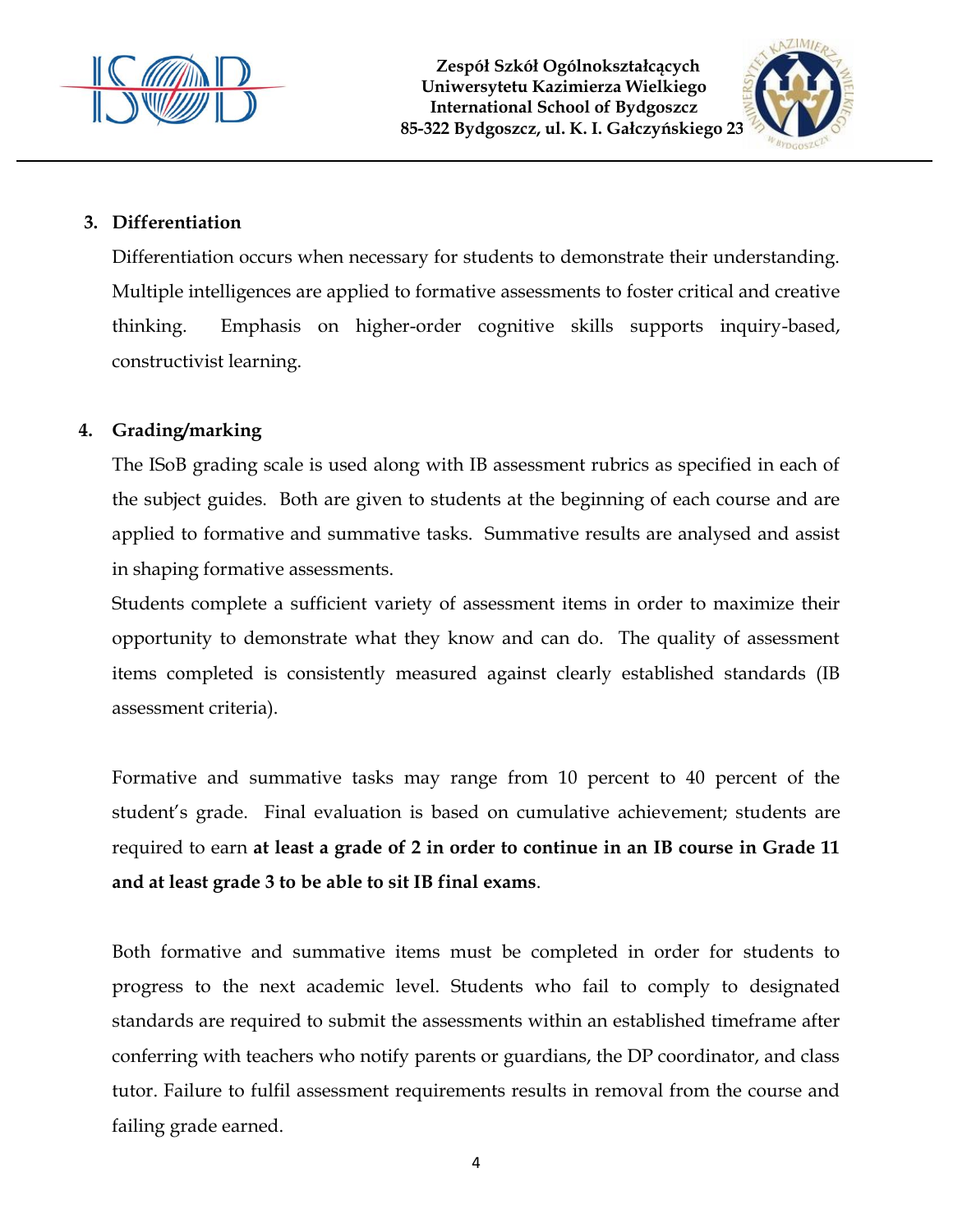



## **5. Recording and reporting**

Teachers record grades on Managebac which provides online, immediate access to students and parents. Grades are updated on Managebac weekly. In addition, teachers may record grades in a standard record book. Both written and oral feedback affirm progress, diagnose needs, evaluate achievement, and assist in accountability.

Progress reports are issued orally or in a written form during parent-teacher meetings. Reports are issued during each semester. Parent/teacher conferences are scheduled minimum twice per year. As needed, teachers consult with parents on an individual basis.

The DP coordinator determines the retention of students in the program based on final grades and teachers' recommendations. Students may appeal the final grades according to school statute.

## **6. Re-sit examinations and appealing against the semester/final grade**

## **§ 1**

- 1. Students who cannot be assessed because of excusable absenteeism (at the end of semester I or the end of the school year) have the right to take a re-placement examination.
- 2. Students who cannot be assessed (at the end of semester I or the end of the school year) because of inexcusable absenteeism may take a re-placement examination – if the School Board agrees – at the request of the student and/or his/her parents (guardians).
- 3. The re-placement examination also concerns students who:
	- study individually (on the basis of separate rules),
	- study abroad,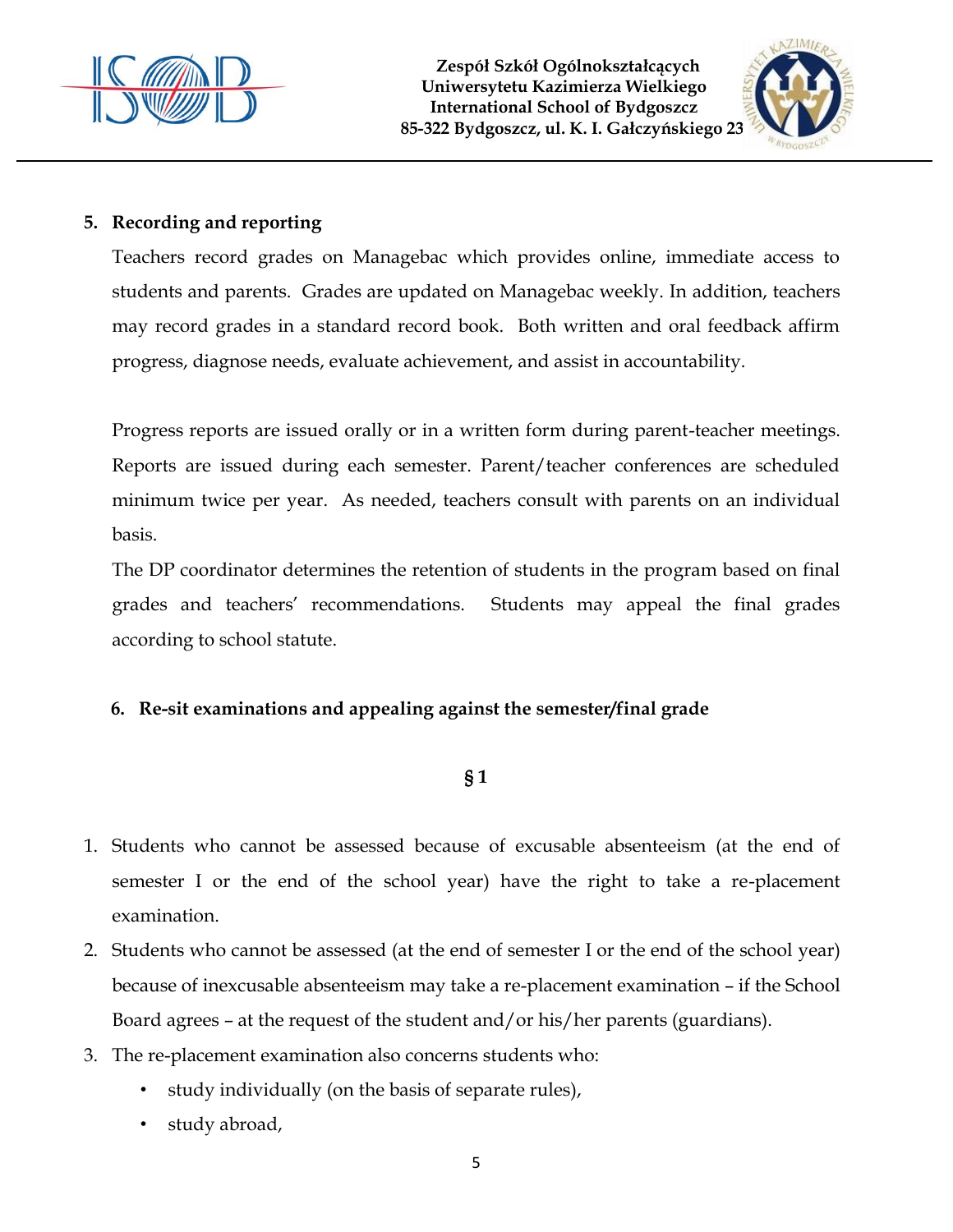



- qualify to became a student of a higher form than the student's current certificate states,
- change the school type or profile.
- 4. The Principal in agreement with the student and/or his/her parents (guardians) appoint a date for the re-placement examination. If the student, due to unfortunate circumstances, cannot take the exam at the appointed time, he/she has the right to do so at another time agreed with the Principal.
- 5. The parents' (guardians') presence is allowed during the re-placement exam.
- 6. The re-placement exam is supervised by the examining board appointed by the Principal. The examining board consists of:
	- the Principal or Head of the Diploma Programme
	- the subject teacher.
- 7. The re-placement exam consists of both written and oral parts.
- 8. After the re-placement exam a report is drawn up. The report includes:
	- the first names and surnames of the teachers who are the members of the examining board,
	- the date of the exam,
	- the exam tasks,
	- the regulations of the exam.
- 9. The student's written exam papers and brief information about the oral part of the replacement exam will be attached to the report.

## **§ 2**

- 1. A final 'failed' grade (1) can be changed only as a result of the re-take exam, with the exception of final year students.
- 2. In exceptional cases the School Board may agree on two re-take exams (on two different subjects) only.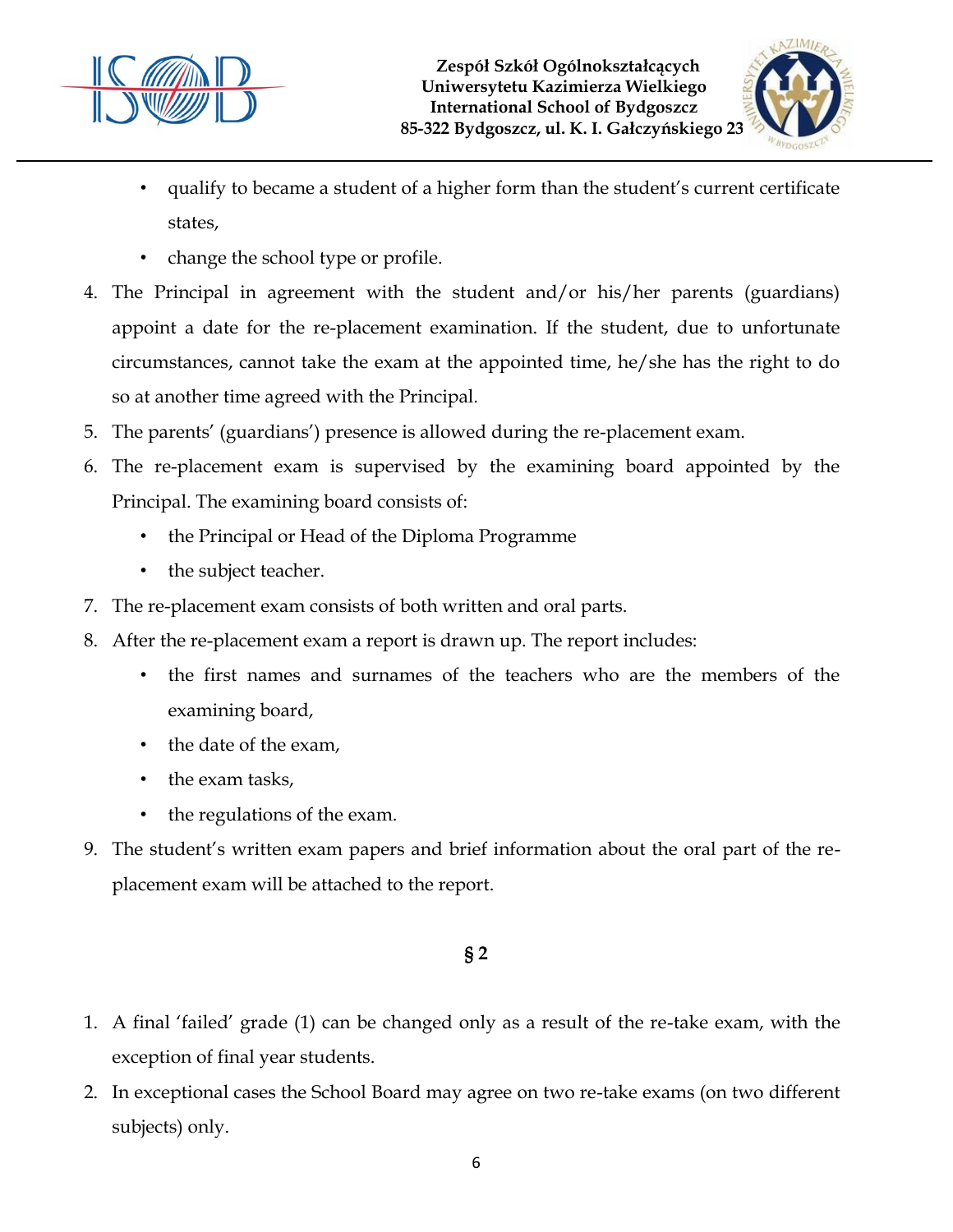



- 3. The re-take exam is carried out during the last week of the summer holidays. The exact date is settled by the Principal who appoints the examining board which includes:
	- the subject teacher as the examiner,
	- a teacher of the same or similar subject/related subject as a member of the examining board.
- 4. The form teacher has the right to be present during the exam but without the right to make any decisions.
- 5. The subject teacher can be exempted from membership of the examining board on his/her request. In this case the Principal appoints another teacher of the same subject as the examiner.
- 6. If the student, due to unfortunate, justified and documented circumstances cannot take the re-take exam, the Principal appoints another time of the re-take exam.
- 7. After the re-take exam a report is drawn up. It includes members of the examining board, the date of the re-take exam, the student's written work and exam tasks attached.
- 8. The subject teacher is obliged to prepare, in written form, the range of the material/programme the student has to revise to be well-prepared for the exam.
- 9. A student who fails the re-take exam does not advance to a higher form.
- 10. Taking into consideration the educational abilities of the elementary and middle school pupils the School Board may allow the pupil, who failed the re-take exam, to continue in a higher form *once* during any given educational stage. The examining board's decision is irreversible.

## **§ 3**

- 1. Students and parents (guardians) have the right to appeal the semester or final grade.
- 2. The appeal must be lodged within 7 days after the end of the school year.
- 3. The appeal must be lodged in written form to the Principal.
- 4. In the case of a final educational or behaviour grade given against the rules, the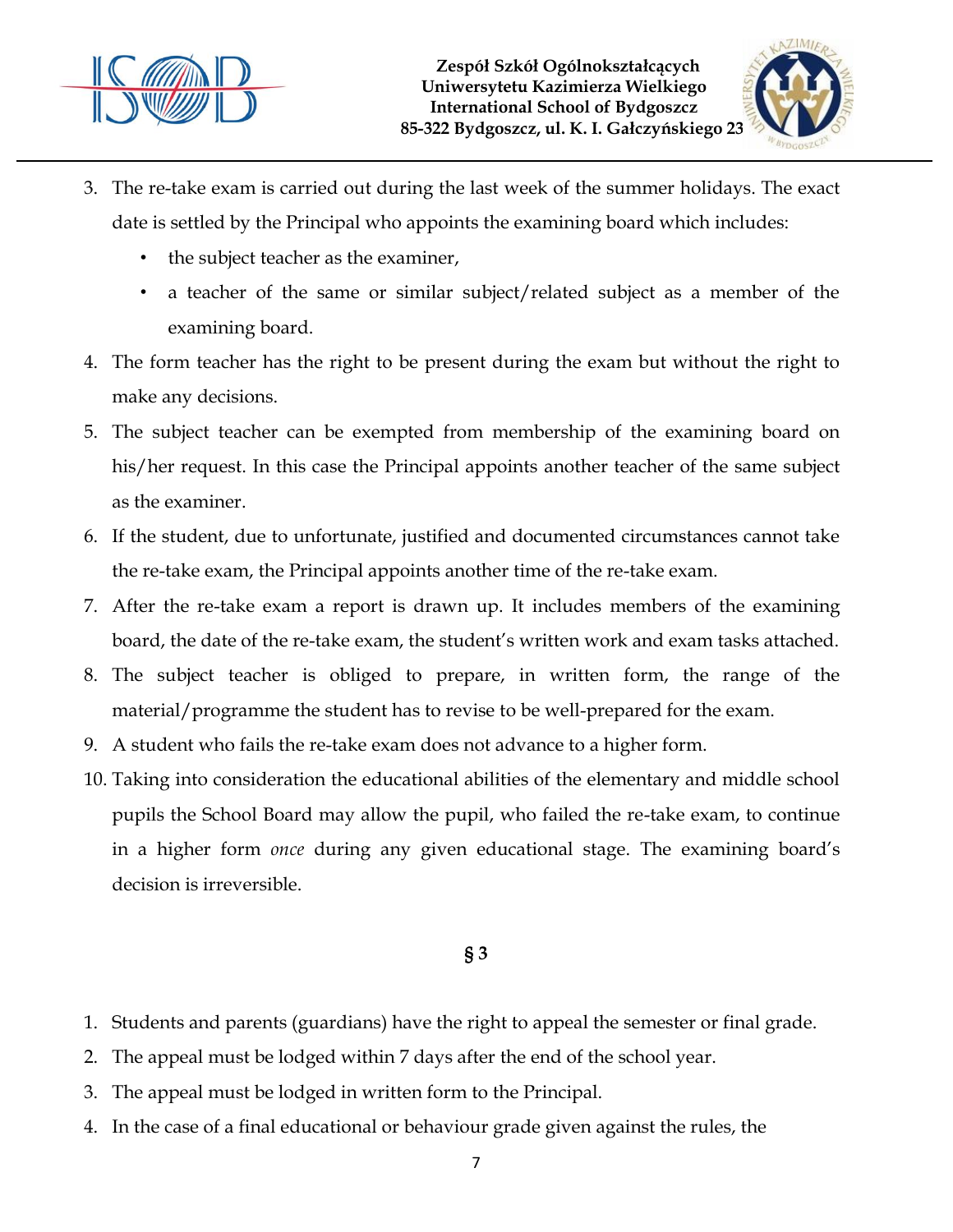



- 5. Principal will appoint an examining board which:
	- carries out a test in a written and oral form and decides on the semester/final grade (in case of the semester or final educational classes grade),
	- in the case of a final behaviour grade the School Board takes a vote on the issue; if the number of votes is equal the chairperson of the board makes the final decision.
- 6. The date of the test (mentioned in 4 above) is agreed with the student and his/her
- 7. Parents (guardians).
- 8. The examining board consists of: o in the case of semester/final educational classes grade:
	- the Principal as the chairperson
	- the subject teacher
	- another teacher of the same/similar subject o in the case of the final behaviour grade:
	- the Principal as the chairperson
	- the form teacher
	- appointed by the Principal one of the subject teachers working with the class
	- psychologist
- 9. The subject teacher can be exempted from the membership in the examining board on his/her request. In this case the Principal appoints another teacher of the same subject as the examiner.
- 10. The behaviour grade settled by the examining board cannot be lower than the previously given grade
- 11. A report documenting the boards' work is drawn up. This report includes:

o in the case of the semester/final classes grade:

- members of the board
- the date of the exam
- exam tasks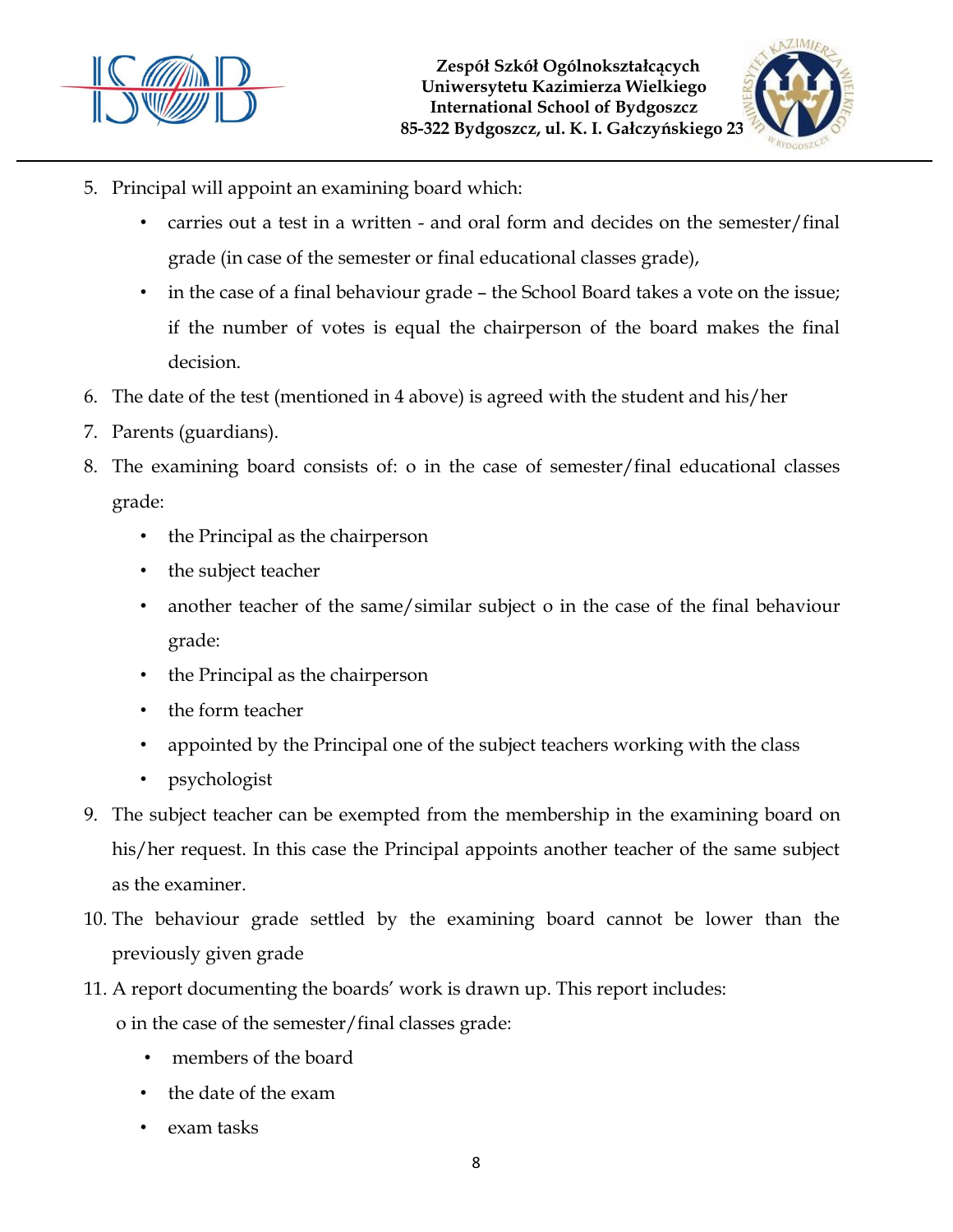



- the result and the final grade o in the case of the final behaviour grade:
- members of the board
- the date
- the result of voting
- the final behaviour grade and its justification
- 12. Students' written work and brief information about oral tasks must be attached to the report.
- 13. If the student, due to unfortunate circumstances, cannot write the test at the appointed time he/she can do so in another time agreed with the Principal
- 14. A student graduates if he/she obtains favourable grades in all the subjects in the final year and also in all the compulsory subjects he/she has had in the previous years.
- 15. A student graduates with distinction if he/she achieves an average grade of at least 4,75 and a 'very good' or 'excellent' behaviour grade.

## **7. Transfer of Diploma Programme achievement levels into Polish grades**

For the sake of issuing a final semester/year report which enables the students to enter Polish system of education, there is a table of conversion of IB grades into Polish grades. Such reports are issued on Polish report forms only if need be and on request.

| DP achievement level | Polish grade  |
|----------------------|---------------|
| 7                    | 6             |
| 6                    | 5             |
| 5                    | 4             |
| 4                    | 3             |
| 3                    | $\mathcal{D}$ |
| າ                    | റ             |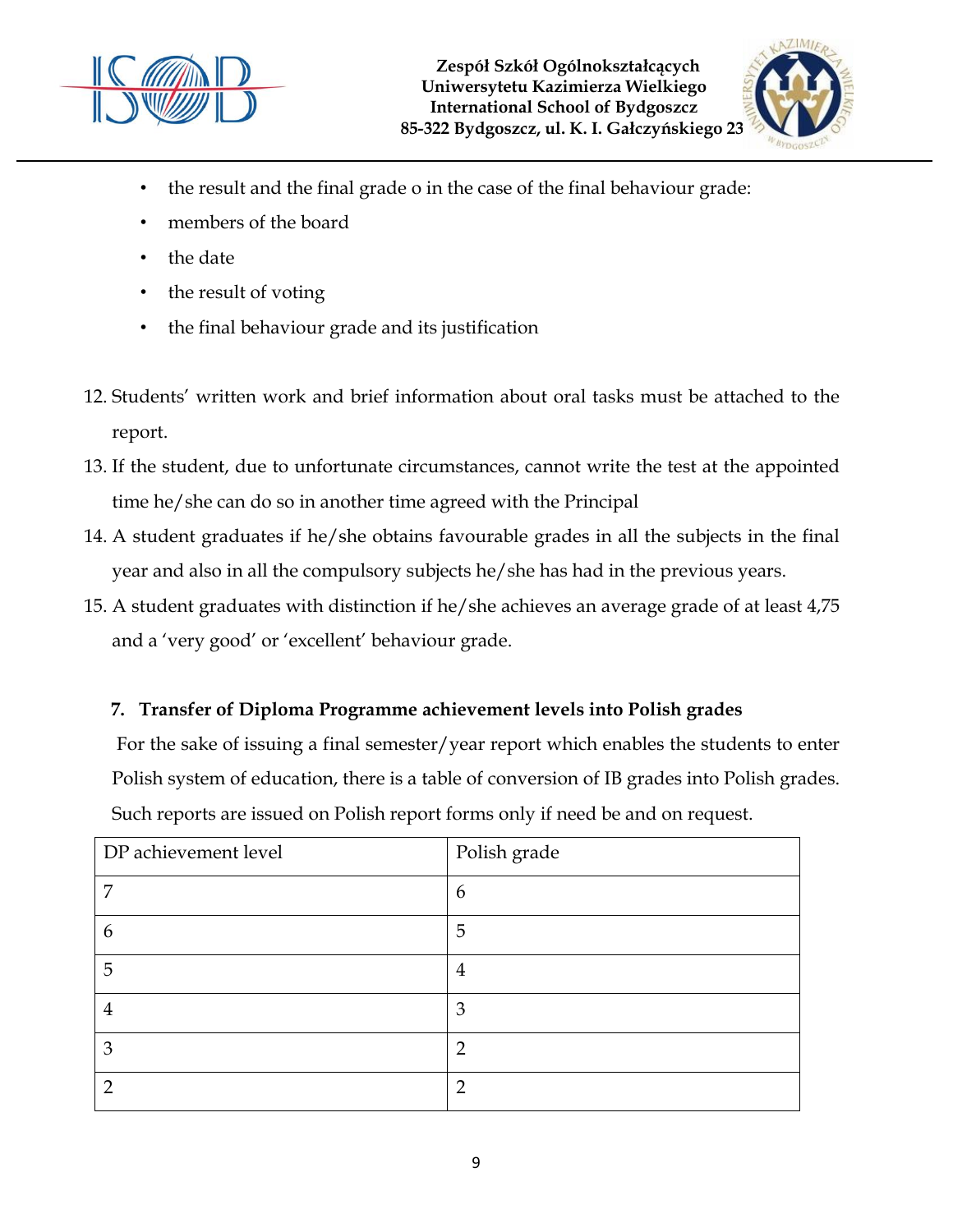

 **Zespół Szkół Ogólnokształcących Uniwersytetu Kazimierza Wielkiego International School of Bydgoszcz 85-322 Bydgoszcz, ul. K. I. Gałczyńskiego 23**



 $1 \hspace{1.5cm} |1$ 

#### **8. Homework**

The ISoB homework policy stipulates up to 40 minutes of homework each night per subject. This time may vary depending on particular course loads and the nature of the assignment. Homework tasks are designed to provide optimal practice of a range of cognitive skills identified in course outlines. Regular review of homework promotes positive results in formative and summative assessments. Peer assessments and class discussions are constructive instruments in homework review.

#### **9. Academic Honesty Policy Integration**

Academic honesty is strictly enforced following the guidelines set forth in the ISoB handbook. Evidence of malpractice is discussed with the student and their parents and results in no credit being awarded for the assignment. Repeated instances of malpractice result in removal from the course. The school regularly uses the online Turnitin service to verify authenticity of work submitted.

#### **10. Behaviour Grade**

The aim of the grading criteria system of behaviour is to recognize to what extent students follow the resolutions as given in The Code of School Behaviour and School Policies.

- The propose of the behaviour grading system is to:
	- Inform students about their behaviour and the progress in this matter
	- Help students plan their development
	- Motivate students to self-development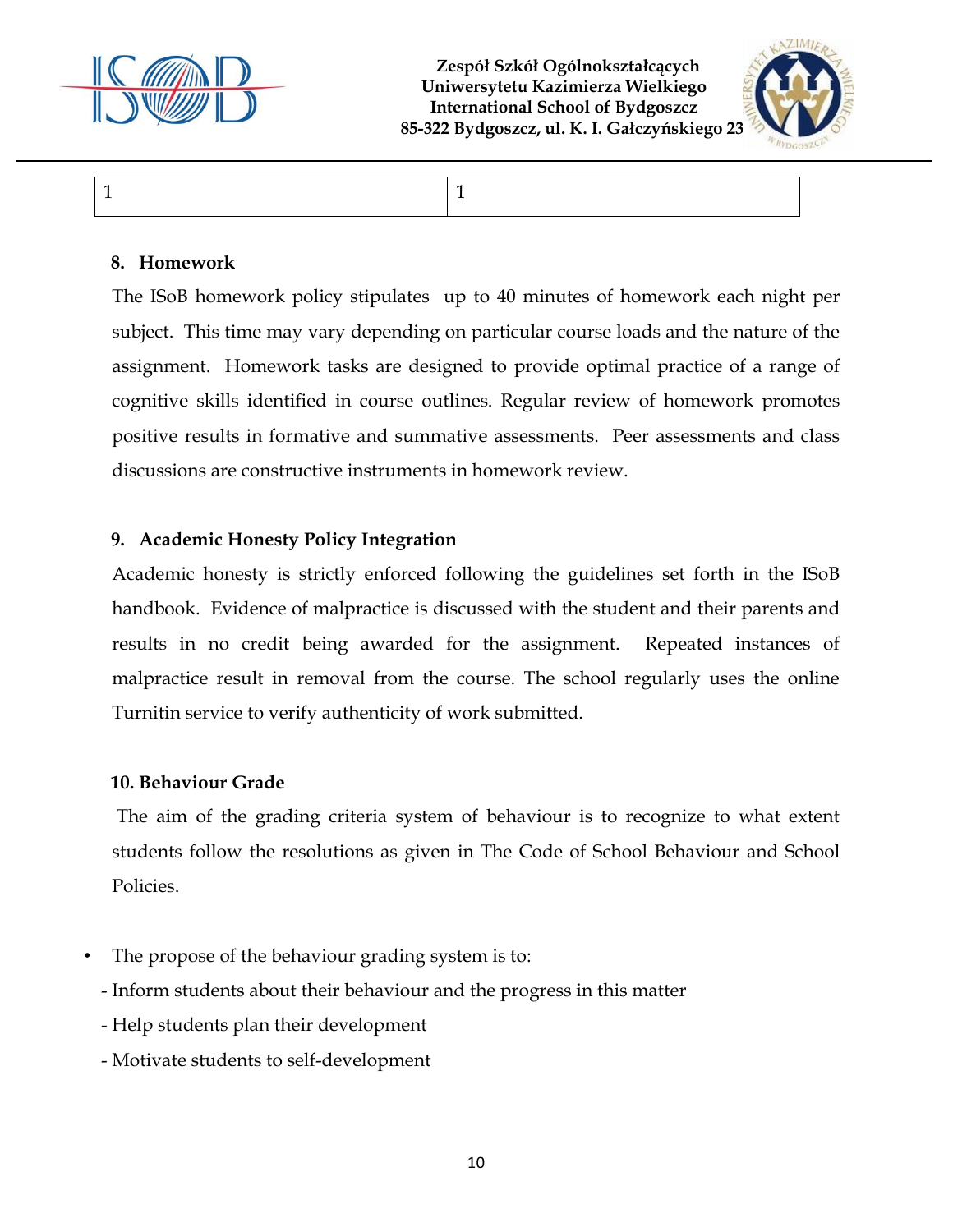



- Inform parents (guardians) and other teachers about the progress and difficulties concerning the behaviour and about students' special abilities.

|                | The name of the grade | The name of the grade |
|----------------|-----------------------|-----------------------|
|                |                       | Abbreviation (Polish) |
| 6              | Excellent             | wz – wzorowe          |
| 5              | Very good             | bdb – bardzo dobre    |
| 4              | Good                  | db - dobre            |
| 3              | Satisfactory          | pop - poprawne        |
| $\overline{2}$ | Non-satisfactory      | ndp – nieodpowiednie  |
|                | Reprehensible         | ng – naganne          |

## Mark Grid (behaviour)

At the beginning of each school year the form teacher and subject teachers inform pupils and parents (guardians) about:

- The behaviour grading criteria
- The conditions of achieving a higher than predicted behaviour grade
- The consequences of the reprehensible behaviour grade

## *End of semester I and the final behaviour grade takes into account:*

- Following the resolution as given in The Code of School Behaviour and School Policies
- A systematic attendance and active participation in school life
- Following the rules of cooperation with other students, teachers and school staff
- Respecting all people regardless of their race, skin colour, sex, language, nationality, views and beliefs
- Taking care of common good and order at School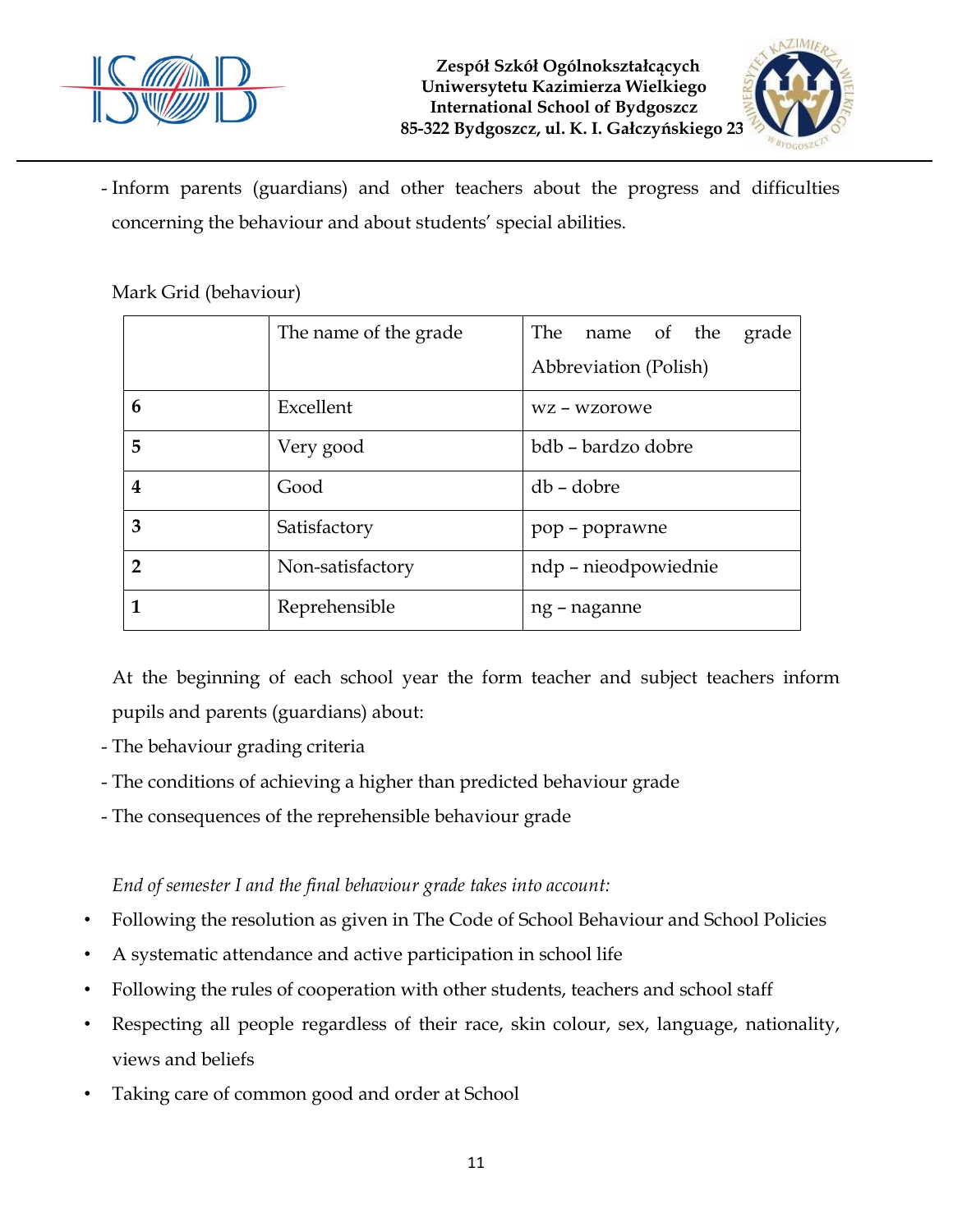



- Acting in a responsible way taking into consideration their own and other people's lives, health and psychophysical and intellectual development
- The behaviour grade does not influence in any way the subject grade, the advancement to the next form and graduation (with the exception of the ('reprehensible' grade)
- The behaviour grade and semester/yearly educational classes grades are final unless a student or his/her parents (guardians) express their reservation to the teacher, then to the Principal, if they think that the final behaviour grade or a subject grade was given against the rules
- The School Board can decide not to allow a student to advance to a higher form or graduate if the student was given a 'reprehensible' behaviour grade twice
- A student who was given a 'reprehensible' behaviour grade three times does not advance to the higher form, or in case of final form students, do not graduate
- A student does not receive a final (semester) grade if he/she has been absent from more than half of the number of lessons during the course in a given school year

## **11. Integration of Assessment Policy**

Each of the areas of assessment, admissions, and language instruction are integral to providing ISoB students with a comprehensive education. The principal, DP coordinator, assistant coordinator, subject department chairpersons and class tutor review incoming freshman students' and new students' standardized test scores, written samples, academic records, and teachers' recommendations. Collectively they reach a decision about each student's placement in the IB programme course of study. A personal interview is also scheduled.

Further details may be found in the school's language policy and *Diploma Programme: From Principles into Practice.*